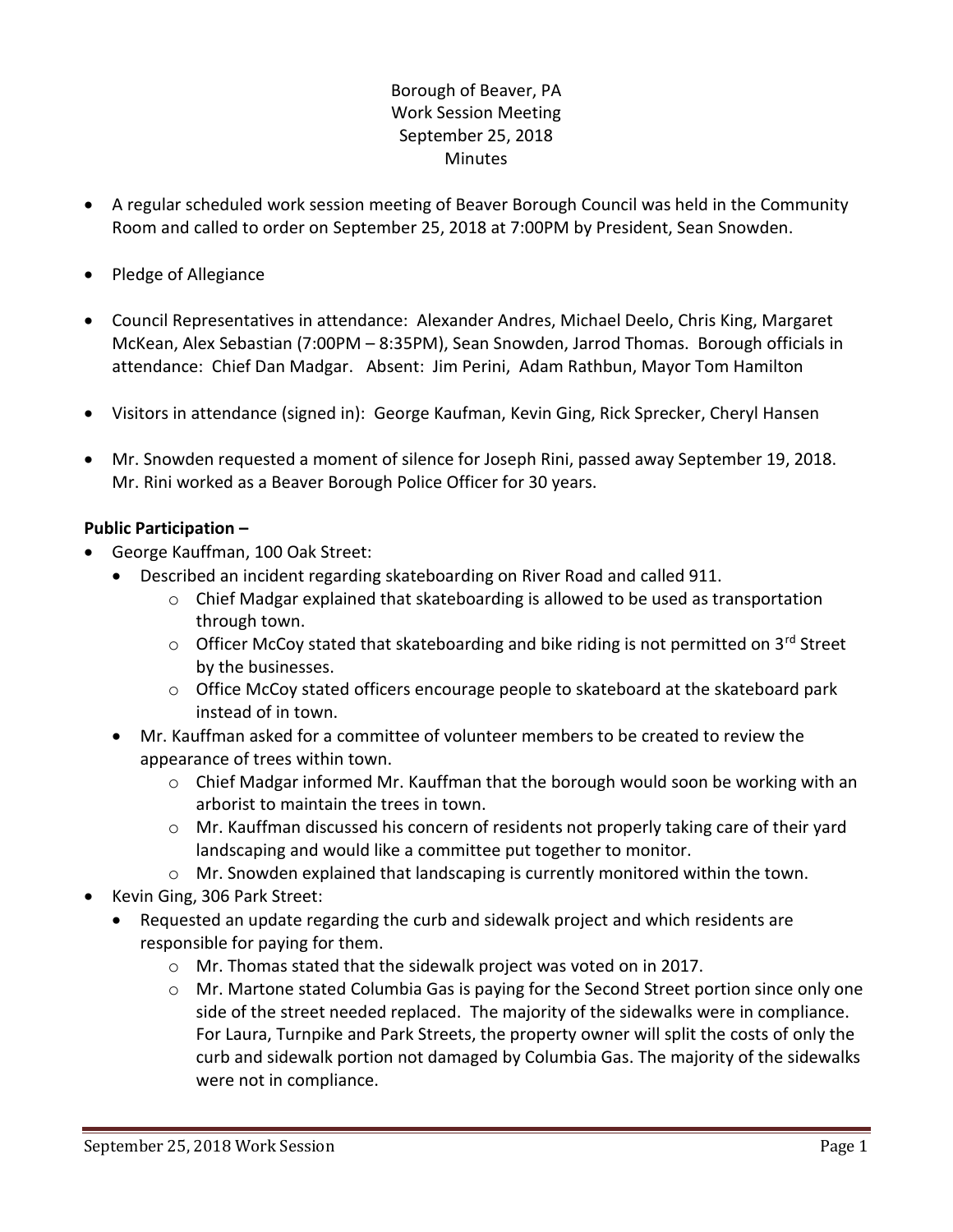$\circ$  Chief Madgar suggested that if Mr. Ging had any further questions to set up a meeting with Mr. Martone.

# **Council Committee:**

# **Public Safety/Code Enforcement –** Reported by Mr. Sebastian

- Reviewed the Dumpster Ordinance Draft enclosed in council packet. A motion will be prepared for the next council meeting.
- Committee is currently working on motions passed at last meeting.
	- o Chief Madgar stated that the LPR cameras would start to be installed next month
- Ms. McKean discussed her concern of chemicals being used on sidewalks to kill weeds, etc. and the safety hazard it poses to children, residents and animals. Different ways to prevent these safety hazards were considered.
- Mr. Snowden discussed his concern of the brick sidewalks throughout town and the maintenance issues.

## **Finance -**

 Contribution request – Beaver Area Memorial Library letter dated September 13, 2018 enclosed in council packet. A motion will be prepared for the next council meeting.

## **Highway –** Reported by Mr. Martone

- Borough Engineer 2018 Curb and Sidewalk Replacement Project Award Letter dated September 14, 2018 enclosed in council packet. Awarded to Jet Jack, Inc. in the bid amount of \$416,372.00. The project includes the replacement of curbs and sidewalks in Beaver Borough associated with the Columbia Gas line replacement project as identified in the bid documents.
- Mr. Thomas discussed pushing the paving project back to spring 2019 due to unforeseen delays. Due to the project being pushed back, \$215,000 will not be used this fiscal year.
	- Chief Madgar and Andy Kennedy, Finance Manager, discussed putting the \$215,000 into a Capital Improvement Fund
- Mr. Thomas stated the borough will be invoicing Columbia Gas for \$52,000 per the approved agreement

## **General Government –** Reported by Mr. Andres

- Borough of Beaver 5 year Strategic Plan, Version A/Update 2 dated September 23, 2018 enclosed in council packet.
- The bid for the replacement of the HVAC system is expected to be around \$35,000 to \$40,000.
- A property assessment for the Borough of Beaver is expected to happen soon.
- Increasing taxes was discussed.
- Mr. Deelo discussed the last HARB meeting where design guidelines were being proposed which would add to the historic preservation of the town. \$80,000 was provided by Shell to be used in some way to enhance the community. \$10,000 was used toward a new inventory of contributing properties. The remaining \$70,000 was used by the state to send in consultants to recommend design guidelines for Beaver. Mr. Deelo does expect HARB to propose these guidelines to council.
- Ms. McKean shared that she believes that these guidelines will maintain property values within Beaver.